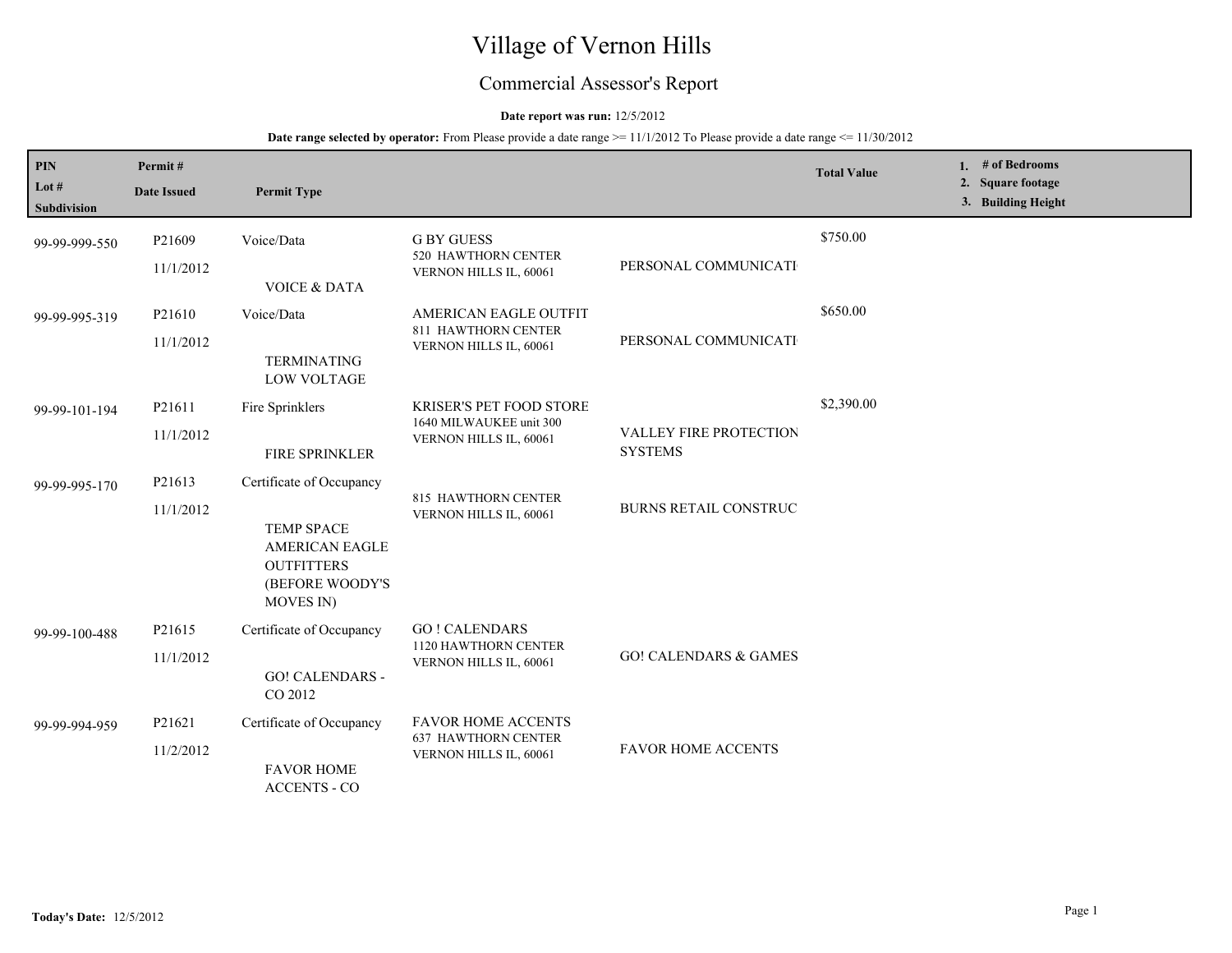| PIN<br>Lot #<br>Subdivision | Permit#<br><b>Date Issued</b> | <b>Permit Type</b>                                                                                                                                                 |                                                                        |                      | <b>Total Value</b> | 1. # of Bedrooms<br>2. Square footage<br>3. Building Height |
|-----------------------------|-------------------------------|--------------------------------------------------------------------------------------------------------------------------------------------------------------------|------------------------------------------------------------------------|----------------------|--------------------|-------------------------------------------------------------|
| 99-00-000-273               | P21632<br>11/5/2012           | <b>Commercial Alteration</b><br><b>INTERIOR</b><br><b>BUILDOUT: THE</b><br><b>CHILDREN'S</b><br><b>PLACE</b>                                                       | THE CHILDREN'S PLACE<br>121 HAWTHORN CENTER<br>VERNON HILLS IL, 60061  | ARCVISION INC        | \$215,000.00       |                                                             |
| 99-99-995-319               | P21635<br>11/5/2012           | Security System<br><b>SECURITY SYTEM</b>                                                                                                                           | AMERICAN EAGLE OUTFIT<br>811 HAWTHORN CENTER<br>VERNON HILLS IL, 60061 | <b>LET ALARMS</b>    | \$400.00           |                                                             |
| 99-99-100-222               | P21636<br>11/5/2012           | Parking Lot                                                                                                                                                        | AMLI CLUBHOUSE<br>1155 N MUSEUM BLVD                                   |                      | \$36,997.00        |                                                             |
|                             | AMLI AT MUSEUM GARDENS        | SEALCOAT, RESTRI<br>PE, CRACKSEAL, IN<br>FRED REPAIRS,<br>ASPHALT MIL &<br>ORVERLAY AREA,<br><b>CONCRETE FLAT</b><br>WORK, CONCRETE<br><b>CURB &amp; R &amp; R</b> | VERNON HILLS IL, 60061                                                 |                      |                    |                                                             |
| 99-99-101-522               | P21639<br>11/6/2012           | Certificate of Occupancy<br>CO: NEW CUSTOM<br><b>T-MOBILE KIOSK</b>                                                                                                | <b>T-MOBILE</b><br>9206 HAWTHORN CENTER<br>VERNON HILLS IL, 60061      | TRIANGLE SYSTEMS/IDX |                    |                                                             |
| 99-99-101-511               | P21640<br>11/6/2012           | Commercial Alteration<br>CO-CUSTOM<br>KIOSK - NANO HIFI                                                                                                            | <b>NANO HIFI</b><br>9010 HAWTHORN CENTER<br>VERNON HILLS IL, 60061     | <b>NANO HIFI</b>     | \$2,300.00         |                                                             |
| 99-99-101-227               | P21641<br>11/6/2012           | Certificate of Occupancy<br>CO: CUSTOM<br>KIOSK: KETTLE<br><b>KABIN</b>                                                                                            | <b>KETTLE KABIN</b><br>9208 HAWTHORN CENTER<br>VERNON HILLS IL, 60061  | <b>KETTLE KABIN</b>  |                    |                                                             |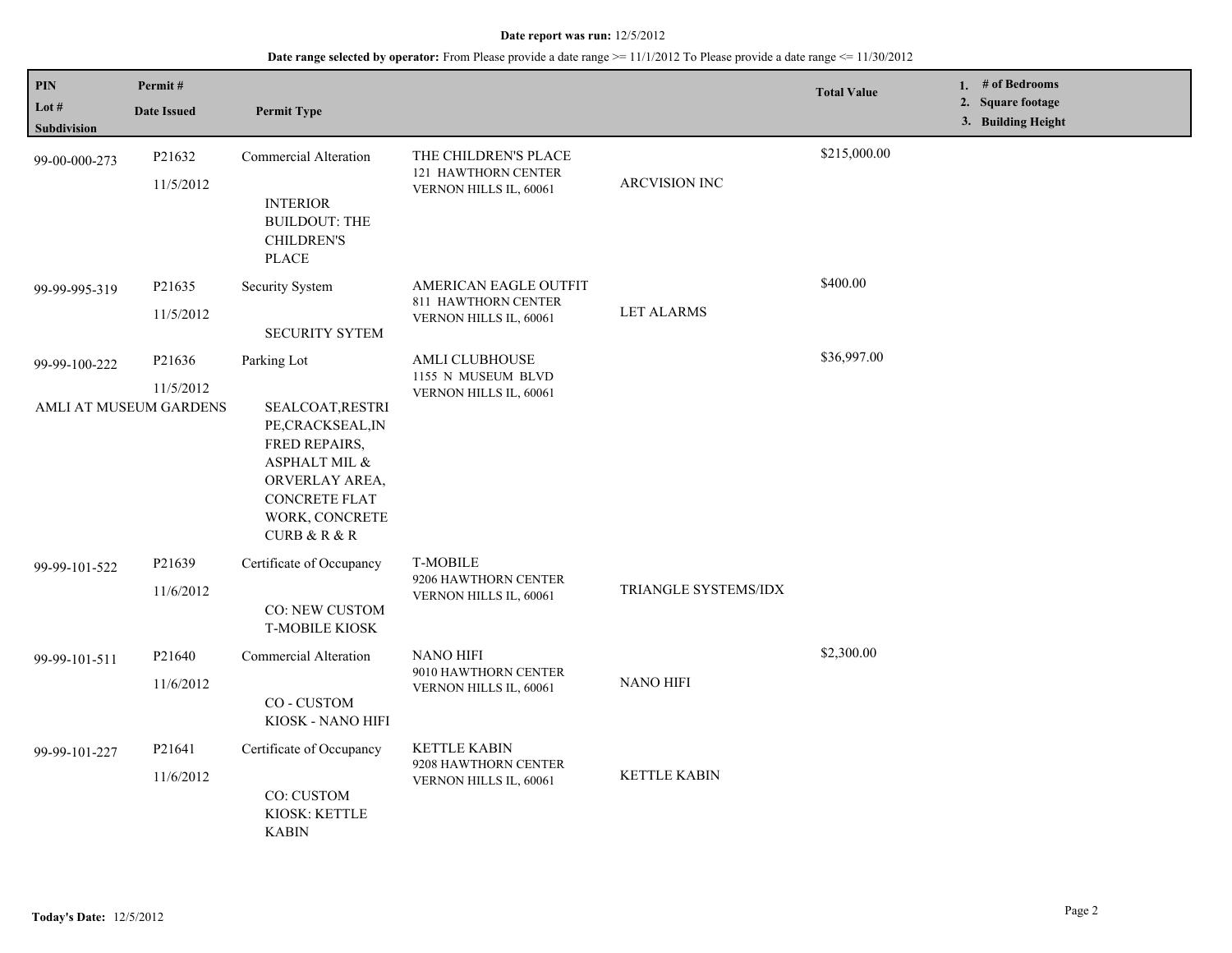| PIN                           | Permit#            |                                                                                                                                                     |                                                           |                                              | <b>Total Value</b> | 1. # of Bedrooms                        |
|-------------------------------|--------------------|-----------------------------------------------------------------------------------------------------------------------------------------------------|-----------------------------------------------------------|----------------------------------------------|--------------------|-----------------------------------------|
| Lot $#$<br><b>Subdivision</b> | <b>Date Issued</b> | <b>Permit Type</b>                                                                                                                                  |                                                           |                                              |                    | 2. Square footage<br>3. Building Height |
| 99-99-994-250                 | P21644             | <b>Commercial Alteration</b>                                                                                                                        | <b>SEPHORA</b><br><b>411 HAWTHORN CENTER</b>              |                                              | \$200,000.00       |                                         |
|                               | 11/7/2012          | <b>INTERIOR</b><br><b>BUILDOUT:</b><br><b>SEPHORA</b>                                                                                               | VERNON HILLS IL, 60061                                    | ELDER-JONES BLDG PERMI                       |                    |                                         |
| 99-99-101-567                 | P <sub>21645</sub> | Voice/Data                                                                                                                                          | <b>MERCER</b>                                             |                                              | \$383,000.00       |                                         |
|                               | 11/7/2012          | <b>VOICE &amp; DATA</b>                                                                                                                             | 544 LAKEVIEW suite 300<br>VERNON HILLS IL, 60061          | CONTINENTAL ELECTRICA<br><b>CONSTRUCTION</b> |                    |                                         |
| 15-15-102-008                 | P21652             | Commercial Addition                                                                                                                                 | KANAFLEX CORPORATION<br>875 WOODLANDS PKWY                |                                              | \$4,367,000.00     |                                         |
|                               | 11/8/2012          | <b>WAREHOUSE</b><br><b>ADDITION</b>                                                                                                                 | VERNON HILLS IL, 60061                                    | <b>TAKENAKA CORPORATION</b>                  |                    | 3. 30.00                                |
| 15-04-201-002                 | P21653             | Misc. Commercial                                                                                                                                    | <b>HAWTHORN HILLS SQUAR</b>                               |                                              | \$19,800.00        |                                         |
|                               | 11/8/2012          | <b>SIDEWALK</b><br><b>REPAIRS. IN</b><br><b>FRONT OF</b><br>PEACOCK REST.,<br><b>FAMILY</b><br><b>CHRISTIAN</b><br>PANERA &<br><b>CHUCKE CHEESE</b> | 700 N MILWAUKEE AVE<br>VERNON HILLS IL, 60061             | HARD SURFACE SOLUTION                        |                    |                                         |
| 99-99-101-194                 | P <sub>21655</sub> | Fire Alarm                                                                                                                                          | <b>KRISER'S PET FOOD STORE</b><br>1640 MILWAUKEE unit 300 |                                              | \$2,000.00         |                                         |
|                               | 11/9/2012          | <b>FIRE ALARM</b>                                                                                                                                   | VERNON HILLS IL, 60061                                    | ZOEPAZ INC                                   |                    |                                         |
| 99-99-101-194                 | P21657             | Sign                                                                                                                                                | <b>KRISER'S PET FOOD STORE</b>                            |                                              | \$2,400.00         |                                         |
|                               | 11/12/2012         | SIGN: KRISER'S                                                                                                                                      | 1640 MILWAUKEE unit 300<br>VERNON HILLS IL, 60061         | <b>BRIGHT LIGHT SIGN</b>                     |                    |                                         |
| 15-04-201-018                 | P21658             | Parking Lot                                                                                                                                         |                                                           |                                              | \$4,150.00         |                                         |
|                               | 11/12/2012         | SEAL COAT,<br><b>STRIPING AND</b><br><b>CATCH BASIN</b>                                                                                             | 555 E TOWNLINE RD<br>VERNON HILLS IL, 60061               | PARKING PLACE                                |                    |                                         |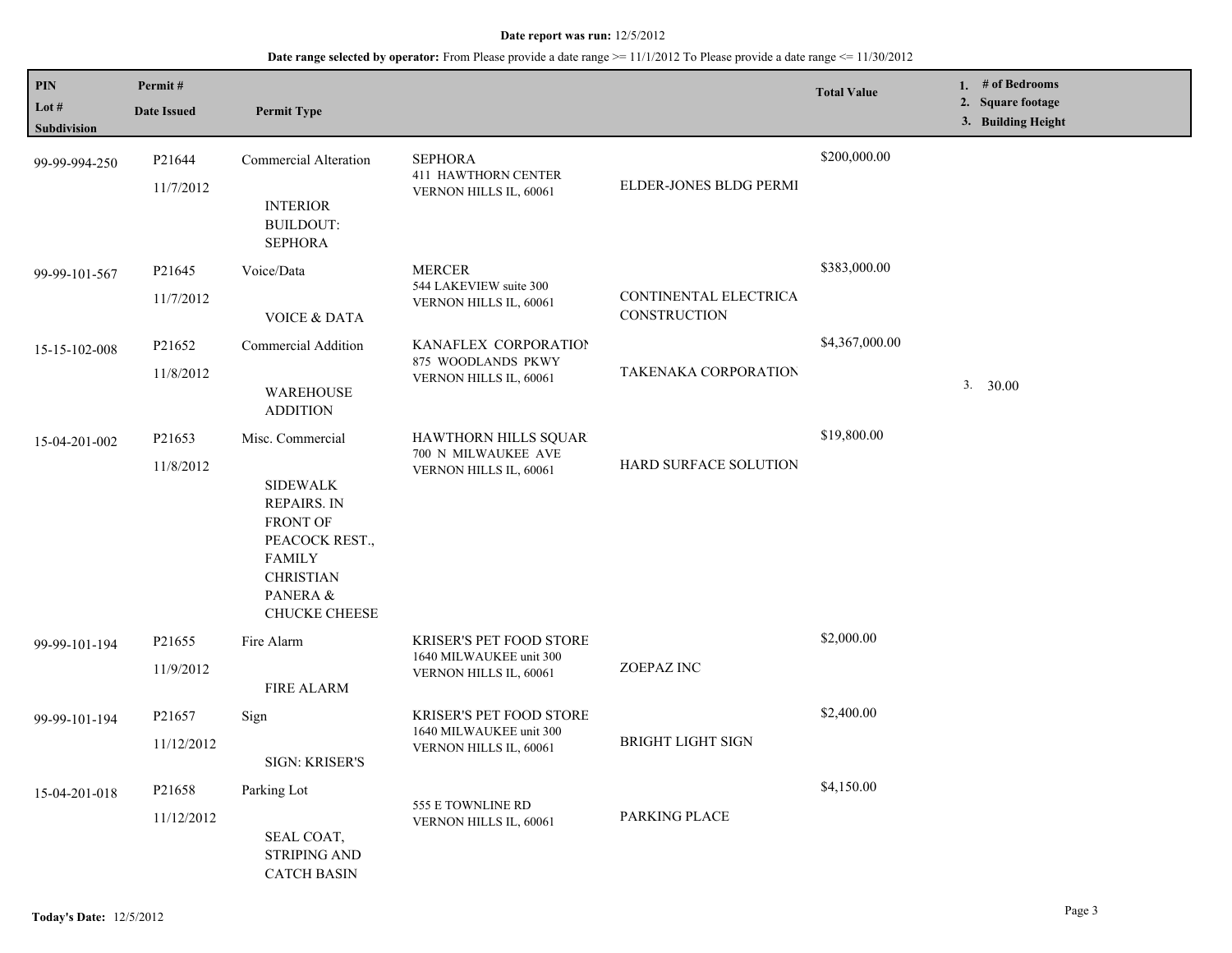| PIN<br>Lot $#$<br>Subdivision | Permit#<br><b>Date Issued</b> | <b>Permit Type</b>                                                                |                                                                        |                        | <b>Total Value</b> | 1. # of Bedrooms<br>2. Square footage<br>3. Building Height |
|-------------------------------|-------------------------------|-----------------------------------------------------------------------------------|------------------------------------------------------------------------|------------------------|--------------------|-------------------------------------------------------------|
| 99-00-000-273                 | P21660<br>11/13/2012          | Misc. Electrical<br><b>CCTV</b>                                                   | THE CHILDREN'S PLACE<br>121 HAWTHORN CENTER<br>VERNON HILLS IL, 60061  | SENTRY ALARMS ONE, INC | \$1,000.00         |                                                             |
| 99-99-101-094                 | P21661<br>11/13/2012          | Misc. Commercial<br><b>BASEMENT-</b><br><b>WORK ALREADY</b><br><b>DONE</b>        | DR. MOON<br>270 CENTER suite 120<br>VERNON HILLS IL, 60061             | DR. MOON               | \$2,300.00         |                                                             |
| 99-99-999-602                 | P21662<br>11/13/2012          | Certificate of Occupancy<br>CO: CLOUD NINE                                        | <b>CLOUD NINE</b><br>706 HAWTHORN CENTER<br>VERNON HILLS IL, 60061     |                        |                    |                                                             |
| 99-99-101-365                 | P21663<br>11/13/2012          | Certificate of Occupancy<br>CO: SPLAT BALL                                        | <b>SPLAT BALL</b><br>9013 HAWTHORN CENTER<br>VERNON HILLS IL, 60061    |                        |                    |                                                             |
| 99-99-101-227                 | P21664<br>11/13/2012          | Misc. Electrical<br>MISC ELECT                                                    | <b>KETTLE KABIN</b><br>9208 HAWTHORN CENTER<br>VERNON HILLS IL, 60061  | <b>KETTLE KABIN</b>    | \$550.00           |                                                             |
| 99-99-999-325                 | P21665<br>11/14/2012          | Misc. Electrical<br><b>ELECT FOR</b><br>UNDERGROUND<br>FOR KETTLE<br><b>CABIN</b> | WESTFIELD SHOPPINGTOW<br>122 HAWTHORN CENTER<br>VERNON HILLS IL, 60061 |                        | \$1,275.00         |                                                             |
| 99-99-101-620                 | P21667<br>11/14/2012          | Certificate of Occupancy<br>CO: EUBERAH<br><b>JEWELRY</b>                         | EUBERAH JEWELRY<br>120 HAWTHORN CENTER<br>VERNON HILLS IL, 60061       |                        |                    |                                                             |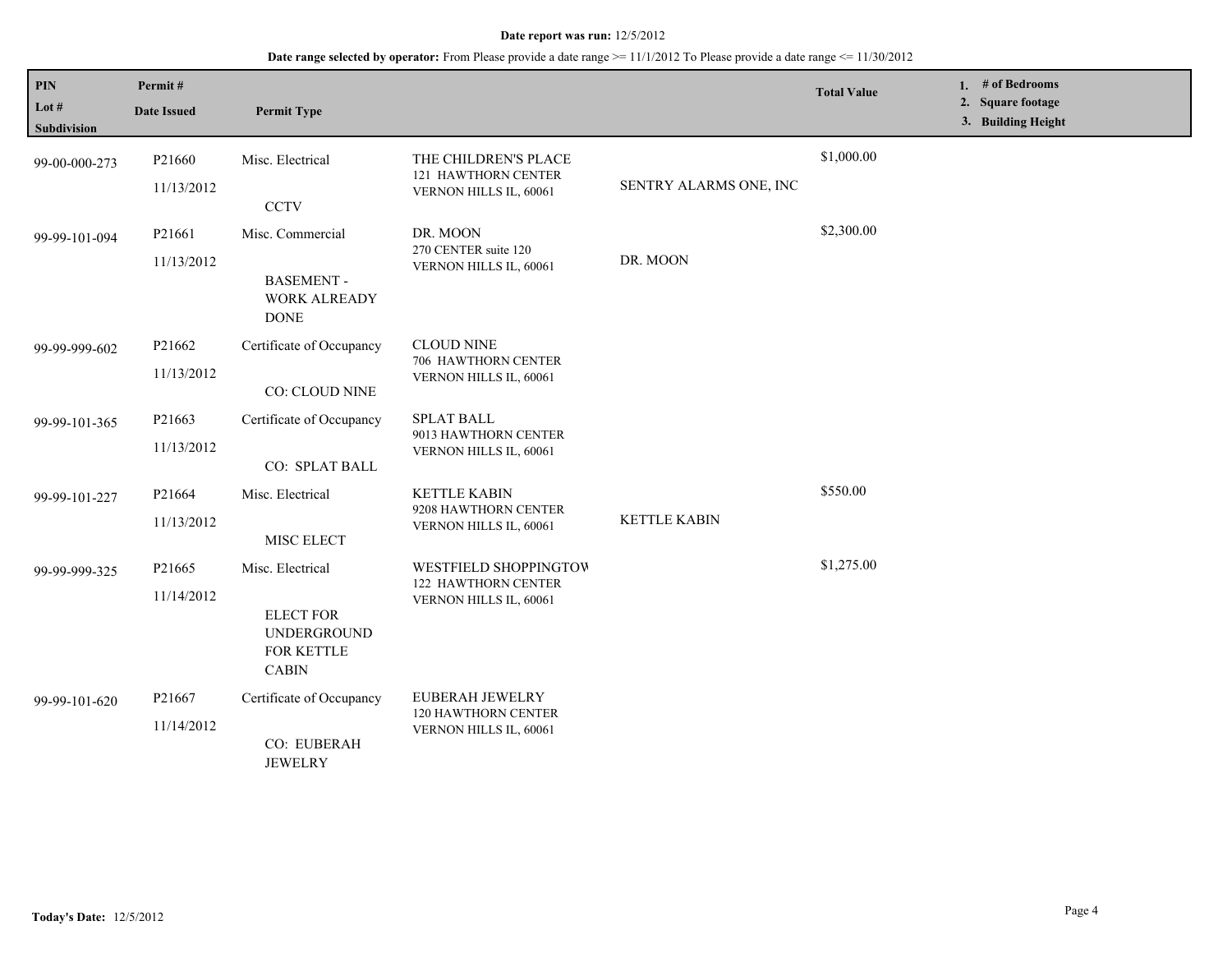| <b>PIN</b>                  | Permit#                          |                                                                                                           |                                                                               |                                            | <b>Total Value</b> | 1. # of Bedrooms                        |
|-----------------------------|----------------------------------|-----------------------------------------------------------------------------------------------------------|-------------------------------------------------------------------------------|--------------------------------------------|--------------------|-----------------------------------------|
| Lot #<br><b>Subdivision</b> | <b>Date Issued</b>               | <b>Permit Type</b>                                                                                        |                                                                               |                                            |                    | 2. Square footage<br>3. Building Height |
| 99-99-101-512               | P <sub>21671</sub><br>11/14/2012 | Sign<br>NEW MONUMENT<br>SIGN AT THE<br><b>CORNER OF</b><br><b>LAKEVIEW</b><br>PARKWAY &<br><b>REGENCY</b> | MANOR HOMES OF NEW CI<br>0 MANOR HOMES VERNON<br><b>HILLS IL, 60061</b>       | MCGILL MANAGEMENT                          | \$4,500.00         | 3.4.00                                  |
| 99-00-000-239               | P <sub>21675</sub><br>11/15/2012 | HVAC - Combination<br><b>ROOFTOP RTU</b>                                                                  | <b>OLIVE GARDEN</b><br>701 N MILWAUKEE AVE<br>358 VERNON HILLS IL, 60061      | <b>GREAT LAKES SERVICE</b>                 | \$3,200.00         |                                         |
| 99-99-999-325               | P21677<br>11/15/2012             | Misc. Commercial<br>MISC PLUMBING -<br>UNDER KETTLE<br><b>KABIN</b>                                       | WESTFIELD SHOPPINGTOW<br>122 HAWTHORN CENTER<br>VERNON HILLS IL, 60061        | PELLEGRINI PLUMBING                        | \$1,800.00         |                                         |
| 15-09-402-039               | P21678<br>11/15/2012             | Fire Sprinklers<br><b>FIRE SPRINKLER</b>                                                                  | RICHARD WOLF MEDICAL<br>353 CORPORATE WOODS<br>PKWY VERNON HILLS IL,<br>60061 | RAM FIRE PROTECTION                        | \$1,200.00         |                                         |
| 15-09-402-039               | P21679<br>11/15/2012             | Misc. Commercial<br><b>REMODEL</b><br>STORAGE AREA<br>TO MAKE OFFICES                                     | 353 CORPORATE WOODS<br>PKWY VERNON HILLS IL,<br>60061                         | PRINCIPLE CONSTRUCTION<br>CORP.            | \$17,500.00        |                                         |
| 99-99-101-389               | P21680<br>11/16/2012             | <b>Trash Enclosures</b><br><b>TRASH</b><br><b>ENCLOSURE</b><br>(FENCING ONLY)                             | OKAMOTO CORPORATION<br>370 CORPORATE WOODS<br>PKY VERNON HILLS IL, 60061      | OKAMOTO CORPORATION                        | \$1,800.00         |                                         |
| 15-04-201-002               | P21681<br>11/16/2012             | Sign<br>2 R.E. GROUND<br><b>SIGNS</b>                                                                     | HAWTHORN HILLS SQUAR<br>700 N MILWAUKEE AVE<br>VERNON HILLS IL, 60061         | CONSTRUCTION MANAGEM<br><b>CORP OF ILL</b> | \$3,750.00         |                                         |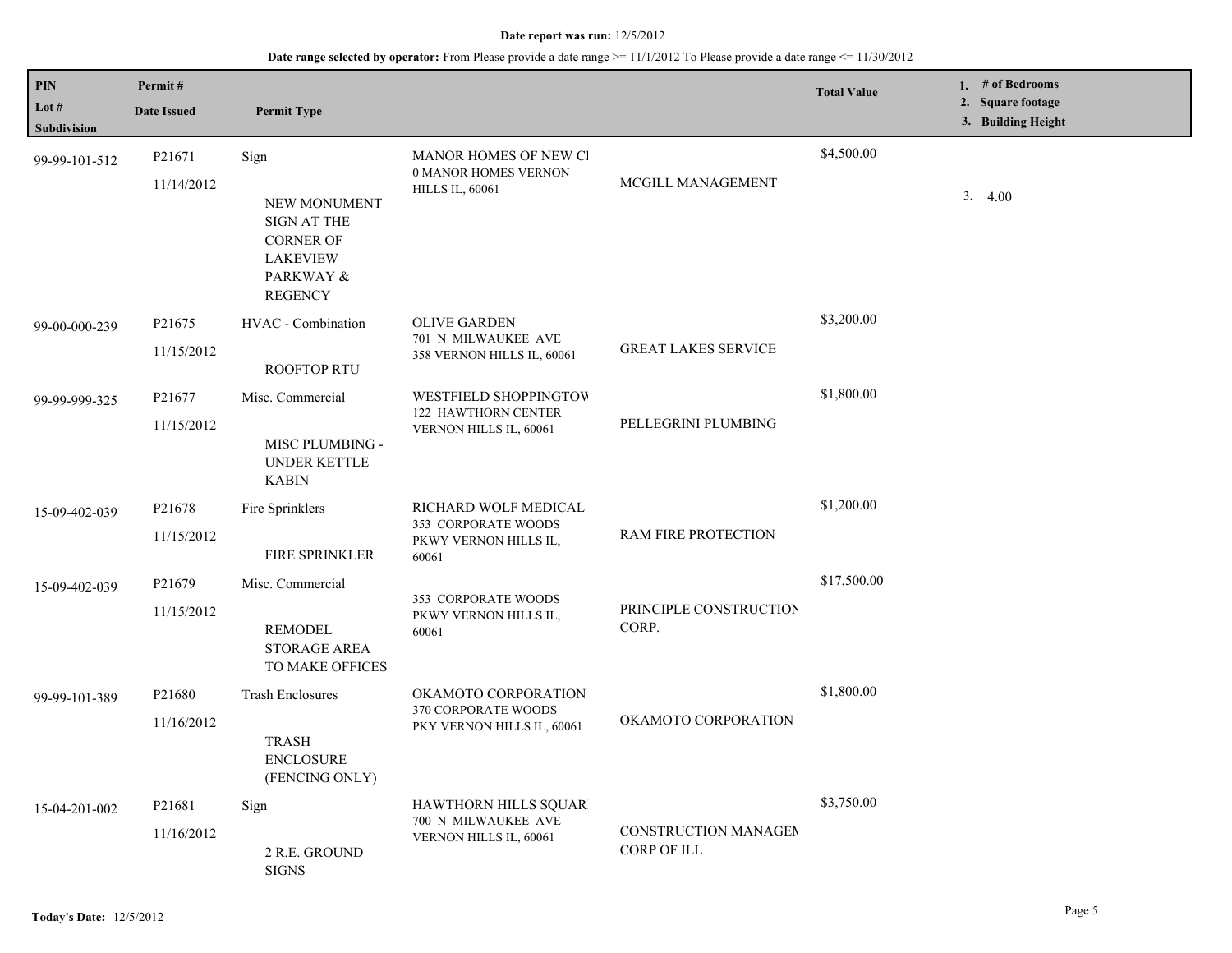| PIN<br>Lot #<br>Subdivision | Permit#<br><b>Date Issued</b>    | <b>Permit Type</b>                                                                                                                                       |                                                                                    |                            | <b>Total Value</b> | 1. # of Bedrooms<br>2. Square footage<br>3. Building Height |
|-----------------------------|----------------------------------|----------------------------------------------------------------------------------------------------------------------------------------------------------|------------------------------------------------------------------------------------|----------------------------|--------------------|-------------------------------------------------------------|
| 99-99-999-656               | P21683<br>11/16/2012             | Misc. Commercial<br><b>INSTALL 1/2"</b><br><b>COPPER L WATER</b><br>LINE WITH DUAL<br><b>CHECK FROM</b><br>KITCHEN CAFE TO<br>NEW COFFEE<br><b>KIOSK</b> | <b>SAM'S CLUB</b><br>335 N MILWAUKEE AVE<br>VERNON HILLS IL, 60061                 | ROGUE PLUMBING CORP        | \$1,486.00         |                                                             |
| 99-99-994-142               | P <sub>21684</sub><br>11/16/2012 | Fire Sprinklers<br><b>FIRE SPRINKLER</b>                                                                                                                 | POWERLINK ELECTRIC<br><b>400 CORPORATE WOODS</b><br>PKWY VERNON HILLS IL,<br>60061 | <b>USA FIRE PROTECTION</b> | \$5,169.00         |                                                             |
| 99-99-101-620               | P21685<br>11/16/2012             | Commercial Alteration<br>VANILLA BOX -<br>NEW SPACE<br><b>CREATED</b>                                                                                    | <b>120 HAWTHORN CENTER</b><br>VERNON HILLS IL, 60061                               | QUANTUM BUILDERS, INC.     | \$53,000.00        |                                                             |
| 99-99-999-605               | P <sub>21686</sub><br>11/16/2012 | Misc. Commercial<br><b>ELECTRIC</b><br><b>VEHICLE</b><br><b>CHARGING</b><br><b>STATIONS</b>                                                              | KOHL'S<br>235 MILWAUKEE AVE<br>VERNON HILLS IL, 60061                              | <b>MKD ELECTRIC</b>        | \$5,200.00         |                                                             |
| 99-99-999-656               | P21689<br>11/19/2012             | Misc. Electrical<br>ONE DEDICATED<br>20 AMP DUPLEX<br><b>RECEPTACLE FOR</b><br><b>COFFEE KIOSK</b>                                                       | <b>SAM'S CLUB</b><br>335 N MILWAUKEE AVE<br>VERNON HILLS IL, 60061                 | A-PHASE ELECTRIC, INC      | \$350.00           |                                                             |
| 99-99-994-641               | P21691<br>11/19/2012             | Parking Lot<br>PARKING LOT PER<br>SM, OTC, N/C                                                                                                           | HAWTHORN - ASPEN ELEM<br>500 ASPEN DR VERNON<br><b>HILLS IL, 60061</b>             | PRIME CONSTRUCTION         | \$25,000.00        |                                                             |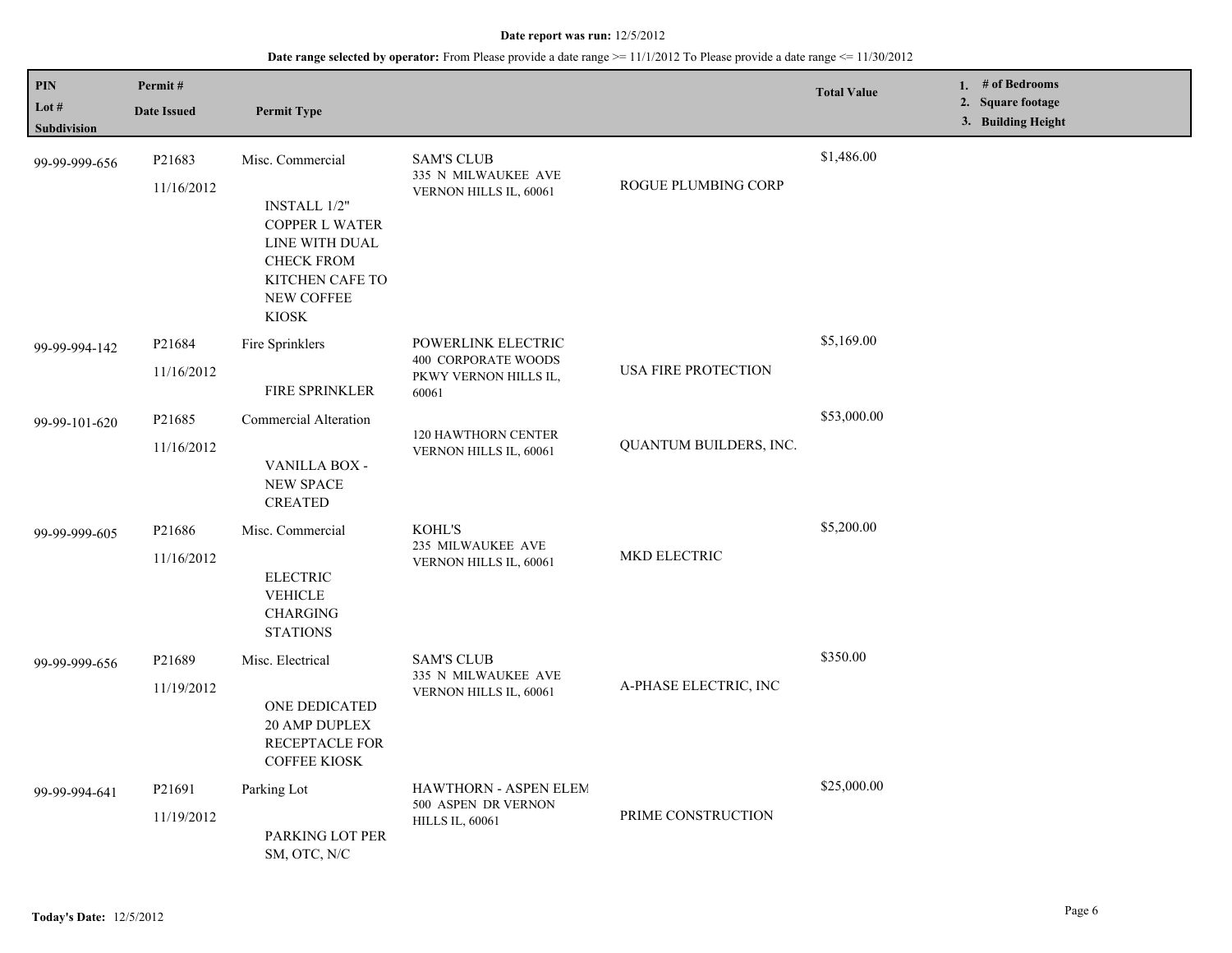| $\mathbf{PIN}$<br>Lot $#$<br><b>Subdivision</b> | Permit#<br><b>Date Issued</b>    | <b>Permit Type</b>                                                                                               |                                                                                        |                              | <b>Total Value</b> | 1. # of Bedrooms<br>2. Square footage<br>3. Building Height |
|-------------------------------------------------|----------------------------------|------------------------------------------------------------------------------------------------------------------|----------------------------------------------------------------------------------------|------------------------------|--------------------|-------------------------------------------------------------|
| 99-99-992-945                                   | P <sub>21694</sub><br>11/21/2012 | Fire Alarm<br>FIRE ALARM -<br><b>HOBBY LOBBY</b>                                                                 | <b>HOBBY LOBBY</b><br>290 HAWTHORN VILLAGE<br><b>COMMONS VERNON HILLS</b><br>IL, 60061 | <b>METRO PROTECTION SERV</b> | \$10,000.00        |                                                             |
| 99-99-101-259                                   | P21698<br>11/26/2012             | Misc. Commercial<br><b>CUSTOM KIOSK -</b><br><b>GETHAPPY</b>                                                     | <b>GETHAPPY</b><br>9011 HAWTHORN CENTER<br>VERNON HILLS IL, 60061                      | GETHAPPY, LLC                | \$50,000.00        |                                                             |
| 99-99-994-156                                   | P21700<br>11/27/2012             | Fire Alarm<br><b>FIRE ALARM</b><br><b>EQUIPMENT</b><br><b>BROUGHT UP TO</b><br><b>ADA</b><br><b>REQUIREMENTS</b> | YU KIDS ISLAND II, LLC<br><b>401 HAWTHORN CENTER</b><br>VERNON HILLS IL, 60061         | ESSCOE, LLC                  | \$3,500.00         |                                                             |
| 99-99-994-250                                   | P21701<br>11/27/2012             | Fire Alarm<br>FIRE ALARM TO<br><b>UPDATE FOR ADA</b>                                                             | <b>SEPHORA</b><br>411 HAWTHORN CENTER<br>VERNON HILLS IL, 60061                        | ESSCOE, LLC                  | \$3,500.00         |                                                             |
| 99-99-994-250                                   | P21703<br>11/27/2012             | Fire Sprinklers<br>FIRE SPRINKLER                                                                                | <b>SEPHORA</b><br><b>411 HAWTHORN CENTER</b><br>VERNON HILLS IL, 60061                 | <b>SHAMROCK FIRE PROTECT</b> | \$5,000.00         |                                                             |
| 99-99-994-675                                   | P21704<br>11/27/2012             | Commercial Alteration<br><b>BUILDOUT: ALL</b><br><b>STARS ON BOARD</b>                                           | ALL STARS ON BOARD<br>506 HAWTHORN CENTER<br>VERNON HILLS IL, 60061                    | PURE MOUNTAINS               | \$100,000.00       |                                                             |
| 15-09-402-039                                   | P <sub>21707</sub><br>11/28/2012 | Misc. Commercial<br><b>GENERATOR ON</b><br>PAD                                                                   | RICHARD WOLF MEDICAL<br>353 CORPORATE WOODS<br>PKWY VERNON HILLS IL,<br>60061          | ALL PRO ELECTRIC, INC        | \$38,000.00        |                                                             |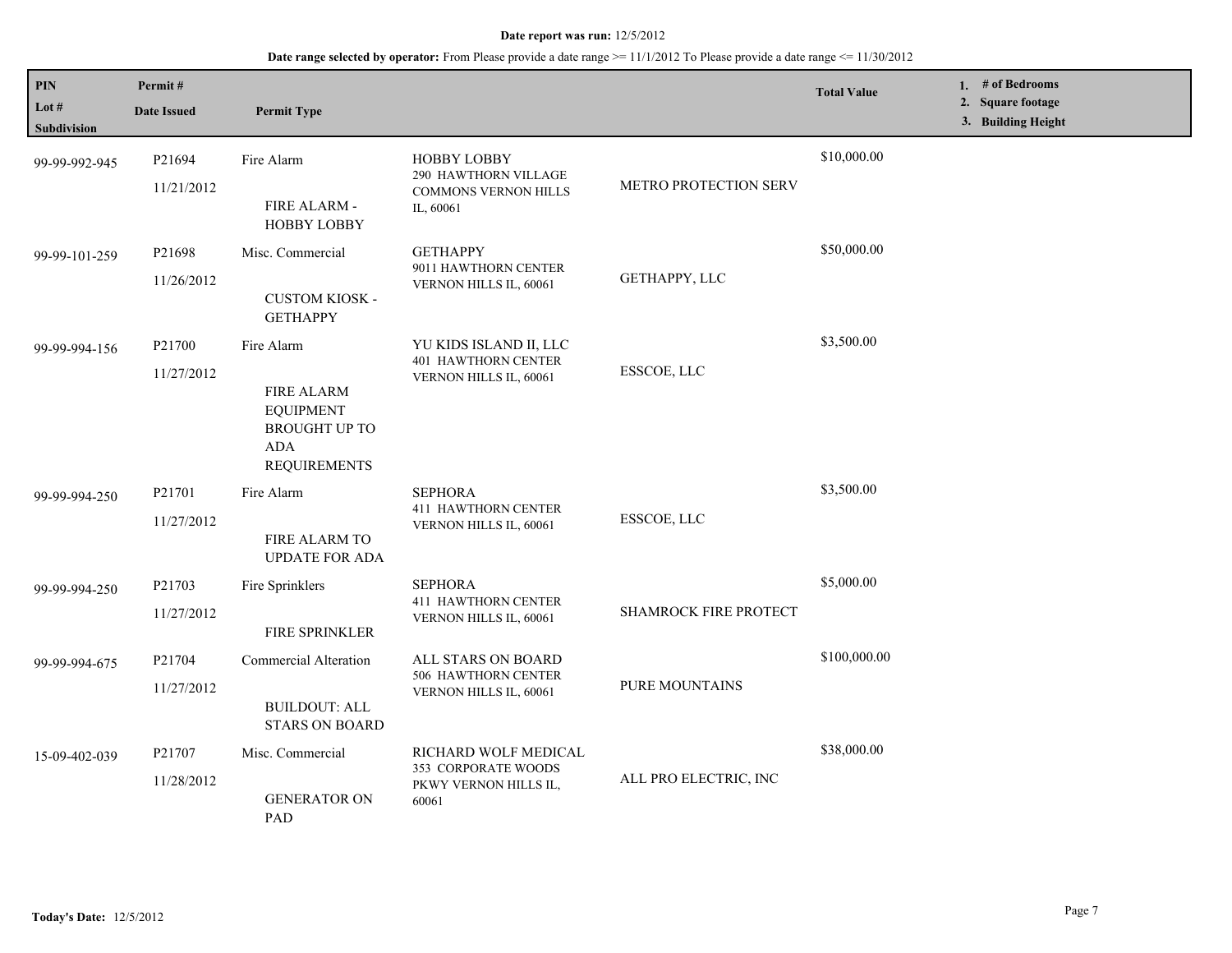| <b>PIN</b><br>Lot $#$<br>Subdivision | Permit#<br><b>Date Issued</b> | <b>Permit Type</b>                                             |                                                                          |                                           | <b>Total Value</b> | 1. # of Bedrooms<br>2. Square footage<br>3. Building Height |
|--------------------------------------|-------------------------------|----------------------------------------------------------------|--------------------------------------------------------------------------|-------------------------------------------|--------------------|-------------------------------------------------------------|
| 11-33-301-007                        | P21708<br>11/28/2012          | Sign<br><b>REAL ESTATE</b><br><b>SIGN</b>                      | 102 HAWTHORN PKWY<br>VERNON HILLS IL, 60061                              | PARVIN CLAUSS                             | \$650.00           | 2. 32.00<br>3.4.00                                          |
| 99-99-100-394                        | P21709<br>11/28/2012          | Certificate of Occupancy<br>CO: KIDZ CORNER                    | KIDZ CORNER<br>1070 HAWTHORN CENTER<br>VERNON HILLS IL, 60061            |                                           |                    |                                                             |
| 99-99-999-539                        | P21711<br>11/28/2012          | Re-Roofing<br><b>REROOFING</b>                                 | <b>GLACIER ICE ARENA</b><br>670 N LAKEVIEW PKY<br>VERNON HILLS IL, 60061 | FEZE ROOFING, INC                         | \$3,970.00         |                                                             |
| 99-99-992-280                        | P21713<br>11/28/2012          | Certificate of Occupancy<br><b>CERT OF</b><br><b>OCCUPANCY</b> | <b>NUTRISYSTEM</b><br>211 N BUTTERFIELD RD<br>VERNON HILLS IL, 60061     | ALEJANDRO RODRIQUEZ                       |                    |                                                             |
| 99-99-101-567                        | P21714<br>11/28/2012          | Fire Sprinklers<br>FIRE SPRINKLER                              | <b>MERCER</b><br>544 LAKEVIEW suite 300<br>VERNON HILLS IL, 60061        | F.E. MORAN                                | \$7,900.00         |                                                             |
| 99-99-995-047                        | P21715<br>11/29/2012          | Voice/Data<br>Security<br>VOICE AND DATA,<br>AND SECURITY      | <b>HARMAN</b><br>702 DEERPATH DR VERNON<br><b>HILLS IL, 60061</b>        | <b>BULLDOG SECURITY</b>                   | \$5,000.00         |                                                             |
| 99-00-000-755                        | P21716<br>11/29/2012          | Fire Sprinklers<br>FIRE SPRINKLERS                             | <b>AKORN</b><br>50 N LAKEVIEW PKY 112<br>VERNON HILLS IL, 60061          | K & S AUTOMATIC FIRE<br><b>SPRINKLERS</b> | \$25,000.00        |                                                             |
| 99-99-100-577                        | P21718<br>11/29/2012          | Certificate of Occupancy<br>CO: MINI ME                        | <b>MINI ME</b><br><b>2065 HAWTHORN CENTER</b><br>VERNON HILLS IL, 60061  |                                           |                    |                                                             |
| 99-99-101-388                        | P21719<br>11/29/2012          | Certificate of Occupancy<br>CO: LITTLE<br><b>BETHLEHEM</b>     | LITTLE BETHLEHEM<br>9202 HAWTHORN CENTER<br>VERNON HILLS IL, 60061       |                                           |                    |                                                             |